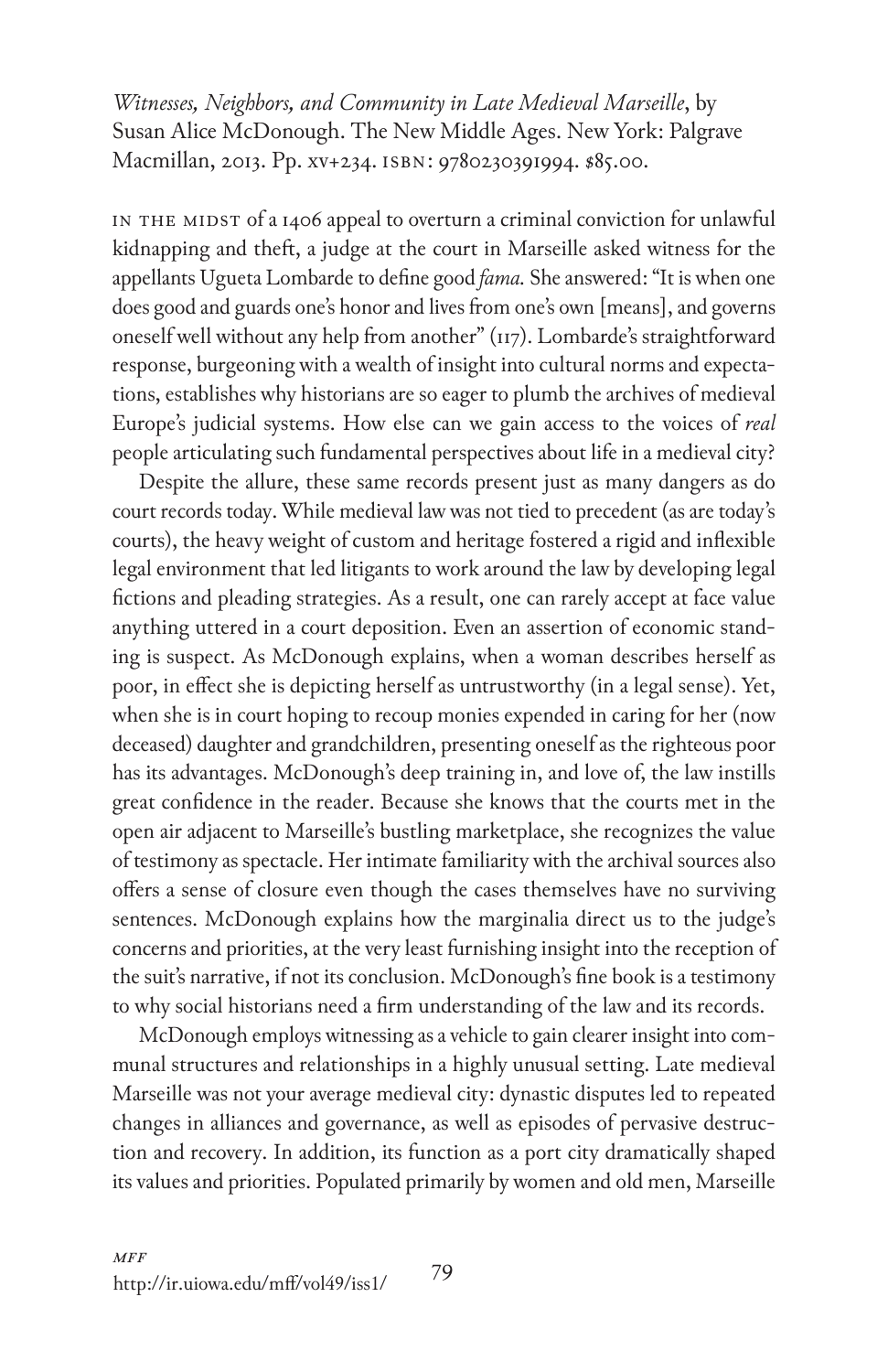permitted women to assume leadership roles often denied to them elsewhere in Europe. In this context, what McDonough refers to as the "economy of care" takes center stage, producing the scandalous conflicts that occupy the handful of captivating lawsuits upon which this study is based. That act of witnessing awarded the men and women of Marseille the opportunity to participate in creating and enforcing the moral code by "proclaim[ing] publicly whose behavior met community standards and whose did not" (27).

Organized into five chapters, the book begins with a broad overview of the turbulent history of the city of Marseille and the intricacies of its judicial system. Chapter 2 examines the theory and practice of witnessing and its limitations. Chapters 3 and 4 venture into the economy of care for the elderly and the ill; and chapter 5 highlights the impact of invasion on the mentality and cohesion of Marseille's inhabitants. Within this structure, McDonough explores many facets of medieval living that have been largely overlooked. For example, while much emphasis has been placed on the importance of the deathbed in terms of the penitential process, McDonough adds a new dimension by explaining its centrality to credit relationships. Surrounded by his family, friends, and creditors, Antoni Filholini's deathbed speech focused chiefly on a public accounting of his debts, declaring sums he had already repaid, and promising to see the remainder settled after his demise. McDonough also sheds new light on intercultural relationships. While *Judeus* was a popular aspersion for a usurer, witnesses' descriptions of daily interaction reveal little sense of anti-Semitism as a guiding force in their lives. Cooperation, rather than conflict, seems to have been the norm. Finally, the book provides a new viewpoint on women and gendered roles in society. In Marseille, caring for the sick was not a distinctly feminine activity: Marseille's men proudly claimed to be nurturing and empathetic. There was also much more to a woman's honor than her sexual reputation: she was equally concerned about perceptions of honesty and reliability.

In her efforts to bring to light popular values, McDonough occasionally overinterprets the evidence. For example, in the case of Moneta Mede, a mentally disturbed woman held captive in a cousin's home, McDonough sees a yawning chasm between official and unofficial perceptions of caring for the insane. Certainly, the *sous-viguier* who initiated the suit was shocked to discover the de la Cortes family kept Moneta tied up in a tiny room for months on end, despite their protests that they did so for her own safety. Moreover, while the de la Cortes claimed she was insane, the *sous-viguier* vehemently denied their assessment, professing that only a doctor can declare a person mad. On the surface, this clash in ideals seems a likely candidate for an elite/popular divide: